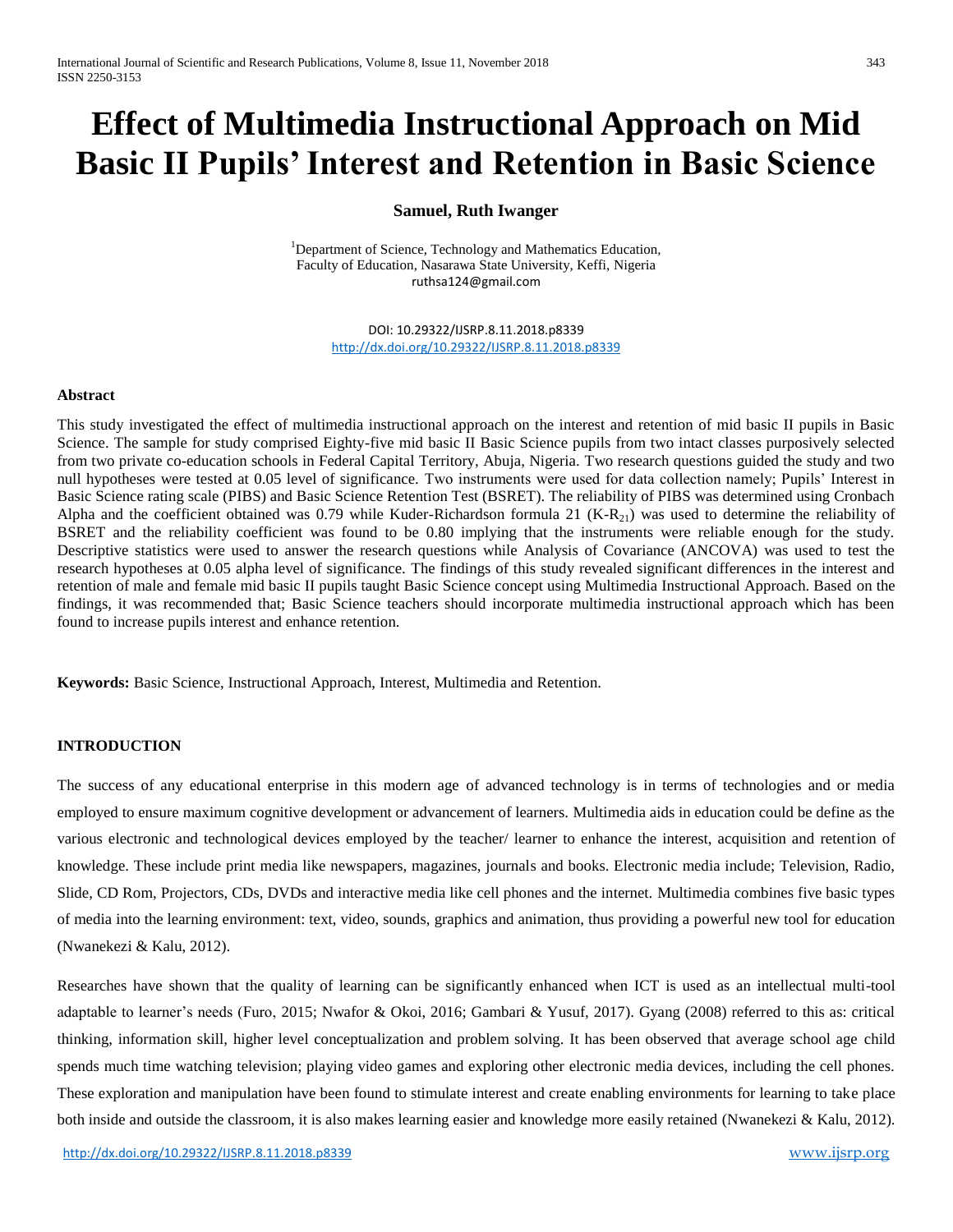Moreover, Akbiyik and Akbiyik (2010) are of the view that critical thinking, decision making, reflective thinking and creative thinking are various forms of cognitive learning outcomes of multimedia aids.

The basic school stage is the formative stage of an individual. At this stage, audio and visual impressions made on a child in the process of teaching and learning leaves a long-lasting effect on the educational development of the child. Children are naturally curious and inquisitive about their environment. They are observant, persistent and enjoy entertaining learning experiences (Nwanekezi & Kalu, 2012).

Basic Science education's purpose is to train pupils to acquire proper understanding of basic principles as well as application. It is also aimed at developing appropriate scientific skills and attitudes as a prerequisite for future scientific activities. To achieve these objectives, active participation and collaborative learning activities become imperative and these need functioning instructional media to make Basic Science instruction effective (Osokoya, 2013; Oni, 2014; Samuel, 2017).

Interest is considered to be the feeling of an individual towards a particular object or an activity. It means that a child will develop interest in any object or activity that is found to be attractive or stimulating. Therefore, in a classroom situation, the learner will be attentive during a lesson only if the instruction is appealing to the learner (Nwachukwu, 2013; Danjuma, 2015).

Retention is the ability to hold, keep or recall past experience and reproduce a learnt concept when the need arises (Bukunola & Idowu, 2012). It is an important variable in learning because only a learnt experience is recalled, learning cannot be said to have taken place if there is no proper retention. The ability of students to recall past learnt Basic Science concepts as an objective of the Basic Science teaching and learning process may likely enhance achievement in the subject. For so long, researchers have been keen on knowing what could be done by teachers to enhance maximum retention of knowledge or skills long after they have been acquired whether in the classroom or outside the classroom (Azuka, 2012).

The use of multimedia instructional approach in teaching Basic Science at the basic school level helps to expose them to have a better understanding of the concepts taught. It therefore has become pertinent to find out how the application of multimedia affects the interest and retention of mid basic pupils in Basic Science.

#### **Purpose of the Study**

The purpose of this study is to investigate the effect of multimedia instructional approach on the interest and retention of mid basic II pupils in Basic Science. Specifically, the study sought to:

- 1. determine the effect of multimedia instructional approach on the interest of mid basic II pupils in Basic Science.
- 2. determine the effect of multimedia instructional approach on the retention of mid basic II pupils in Basic Science.

#### **Research Questions**

The following research questions guided the study:

- 1. What is the mean interest scores of male and female pupils taught Basic Science using multimedia instructional approach?
- 2. What is the mean retention scores of male and female pupils taught Basic Science using multimedia instructional approach?

## **Hypotheses**

The following hypotheses were tested at 0.05 level of significance: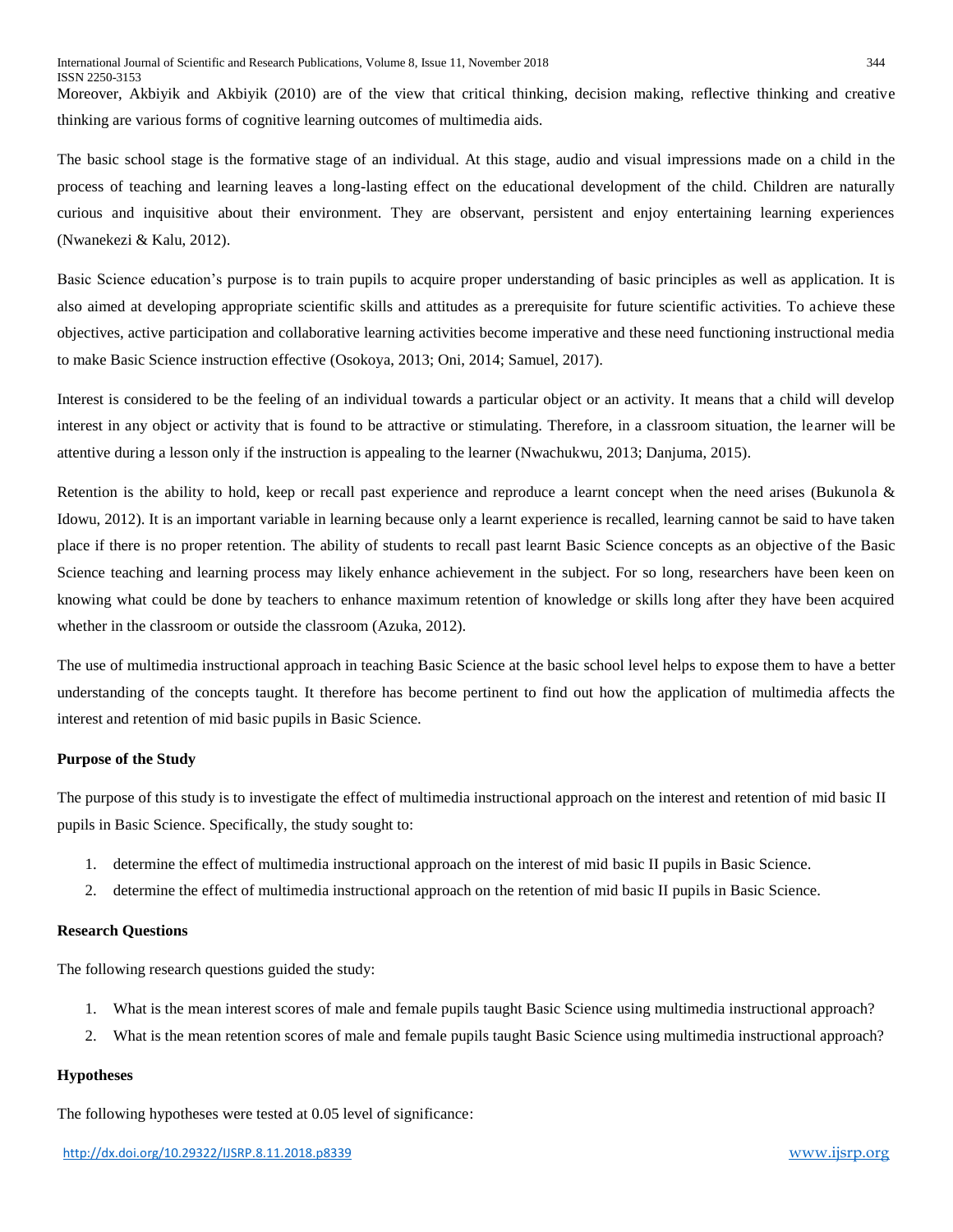- 1. There is no significant difference in the mean interest scores of male and female pupils taught Basic Science using multimedia instructional approach.
- 2. There is no significant difference in the mean retention scores of male and female pupils taught Basic Science using multimedia instructional approach.

## **Scope of the Study**

The study focused on the effect of multimedia instructional approach on teaching mid basic II Basic Science pupils in Abuja, Nigeria. The content scope was; Reproductive system in mammals.

# **METHODOLOGY**

Quasi experimental research design was employed for the study. The sample for study comprised Eighty-five mid basic II Basic Science pupils from two intact classes purposively selected from two private co-education schools in Federal Capital Territory, Abuja, Nigeria. The schools were purposively sampled based on equivalence in laboratories, ICT facilities and manpower. The schools were randomly assigned to experimental groups (taught using Multimedia Instructional Approach (n = 40)), and the control group (taught using Guided Discovery  $(n = 45)$ ).

Two instruments were used for data collection namely; Pupils' Interest in Basic Science rating scale (PIBS) and Basic Science Retention Test (BSRET). PIBS contained 10 items designed to determine students' interest in Basic Science. PIBS was rated using a four-point rating scale. The options were; Strongly agreed  $(SA) = 4$  points, Agree  $(A) = 3$  points, Disagree  $(D) = 2$  points and Strongly Disagreed  $(SD) = 1$  point. Basic Science Retention Test (BSRET) was a 15-item instrument with options  $A - D$  in reproductive system in mammals. The test was validated by experts in Science and Technology Education and were trial tested. The reliability of PIBS was determined using Cronbach Alpha and the coefficient obtained was 0.79 while Kuder-Richardson formula 21  $(K-R_{21})$  was used to determine the reliability of BSRET and the reliability coefficient was found to be 0.80 implying that the instruments were reliable enough for the study.

#### **RESULT**

Descriptive statistics of mean and standard deviation were used to answer the research questions while Analysis of Covariance (ANCOVA) was used to test the research hypotheses at 0.05 alpha level of significance.

#### **Research Question One**

What is the mean interest score of male and female pupils taught Basic Science using multimedia instructional approach?

The data used to answer this research question is presented in Table 1.

# **Table 1**

#### **Means and Standard Deviation of Male and Female Pupils' Interest Using Multimedia Instructional Approach**

|            | Male           |       |           |    | Female |           |    |
|------------|----------------|-------|-----------|----|--------|-----------|----|
| Group      | Type of Test X |       | <b>SD</b> | N  | X      | <b>SD</b> | N  |
| Multimedia | Pretest        | 17.12 | 3.10      | 21 | 15.55  | 2.76      | 19 |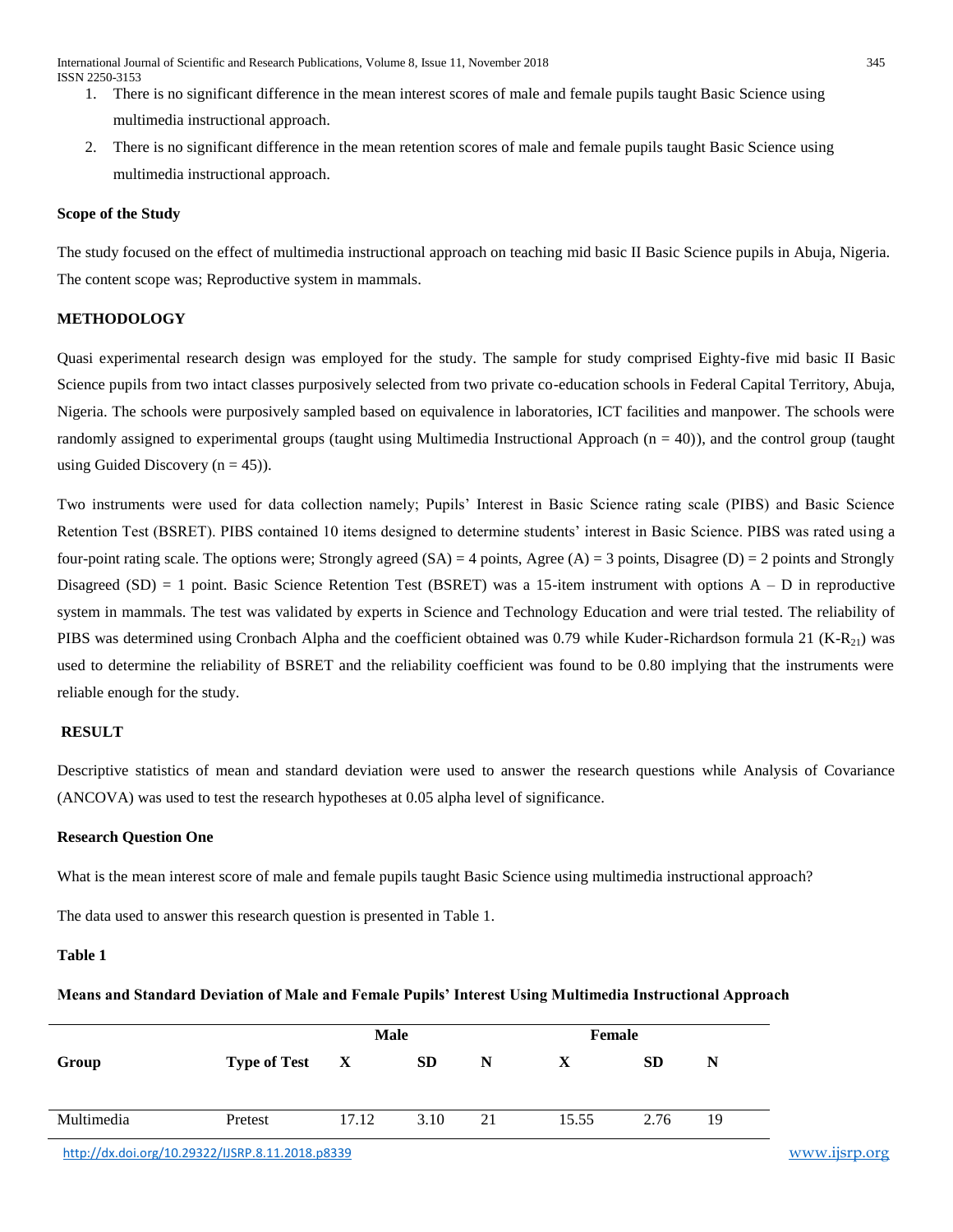International Journal of Scientific and Research Publications, Volume 8, Issue 11, November 2018 346 ISSN 2250-3153

| <b>BULLET 22JU-JIJJ</b> |                 |       |      |    |       |      |    |
|-------------------------|-----------------|-------|------|----|-------|------|----|
|                         | <b>Posttest</b> | 30.42 | 2.30 |    | 27.98 | 3.01 | 19 |
| <b>Guided Discovery</b> | Pretest         | 12.01 | 3.00 | 25 | 11.07 | 3.23 | 20 |
|                         | Posttest        | 21.15 | 2.87 | 25 | 17.52 | 2.76 | 20 |

Table 1 reveals that male pupils had a higher mean interest score than their female counterparts.

## **Research Question Two**

What is the mean retention score of male and female pupils taught Basic Science using multimedia instructional approach? The data used to answer this research question is presented in Table 2.

# **Table 2**

## **Means and Standard Deviation of Male and Female Pupils' Retention Using Multimedia Instructional Approach**

|                  |                     | <b>Male</b> |           |    | <b>Female</b> |           |    |
|------------------|---------------------|-------------|-----------|----|---------------|-----------|----|
| Group            | <b>Type of Test</b> | X           | <b>SD</b> | N  | X             | <b>SD</b> | N  |
|                  |                     |             |           |    |               |           |    |
| Multimedia       | Pretest             | 19.50       | 2.95      | 21 | 17.75         | 2.76      | 19 |
|                  | Posttest            | 32.26       | 3.30      | 21 | 28.43         | 2.01      | 19 |
| Guided Discovery | Pretest             | 15.10       | 2.10      | 25 | 13.17         | 2.23      | 20 |
|                  | Posttest            | 25.25       | 2.57      | 25 | 22.52         | 2.43      | 20 |

Table 2 shows that male pupils had a higher mean retention score than their female counterparts.

#### **Hypothesis One**

There is no significant difference in the mean interest score of male and female pupils taught Basic Science using multimedia instructional approach.

# **Table 3**

**Result of Analysis of Covariance of Male and Female Pupils' Interest Taught Basic Science Using Multimedia Instructional Approach**

| <b>Source of Variation</b> | <b>Sum of Square</b> | Df | <b>Mean Square</b> | <b>F-calculated</b> | <b>F</b> -critical |
|----------------------------|----------------------|----|--------------------|---------------------|--------------------|
| Covariance Pre-interest    | 1543.02              |    | 39.62              |                     |                    |
| Mean Effects               | 2535.22              | 2  | 2421.72            | 15.04               |                    |
| Multimedia*Gender          | 25975.84             | 3  | 25975.84           | 10.03               | 1.89               |
| Residual                   | 54016.55             | 79 |                    | 11.06               | 1.30               |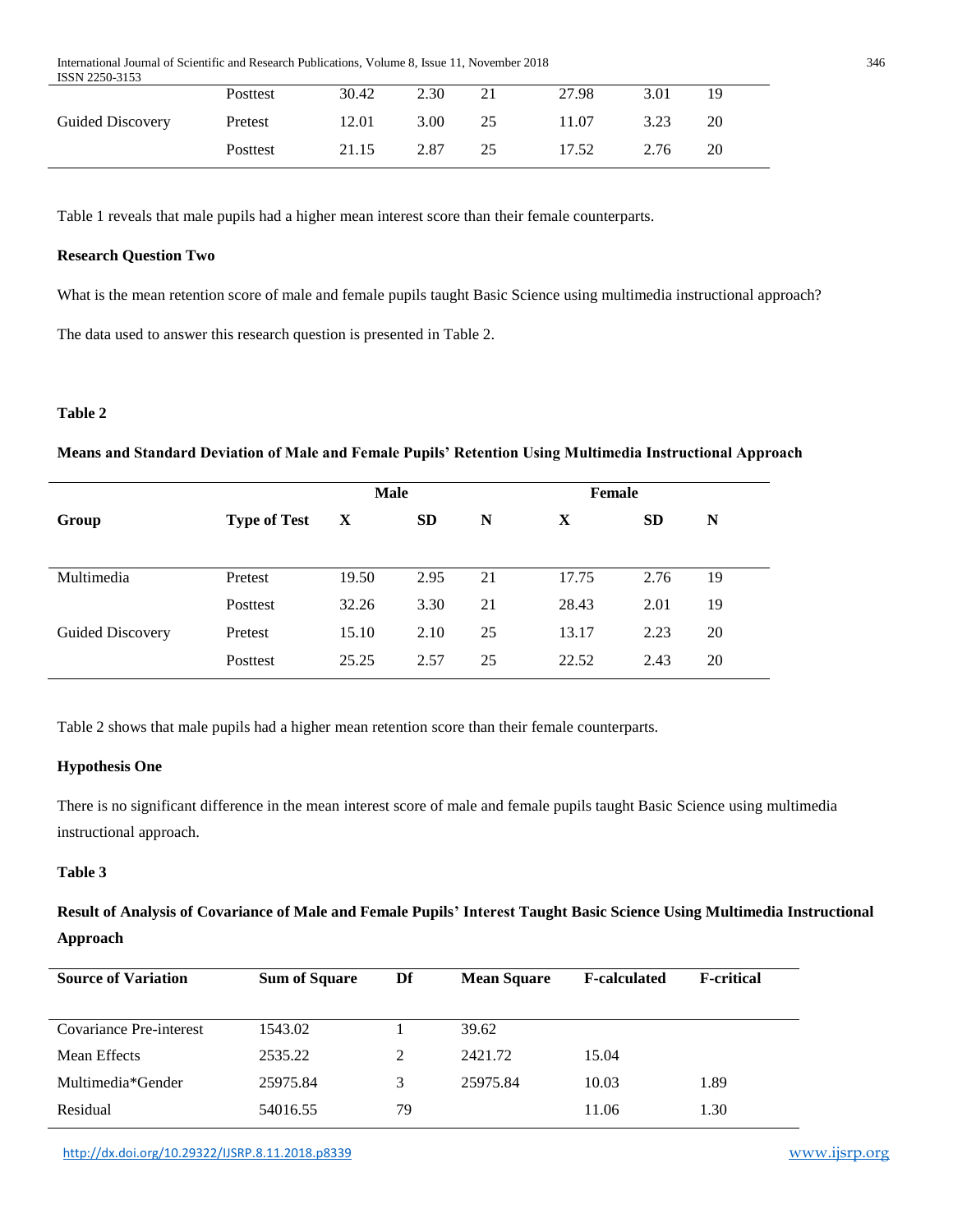Table 3 revealed a significant difference in the interest of male and female pupils taught Basic Science concept using multimedia instructional approach. The calculated F-value was 10.03 as against the critical F-value of 1.89 at 0.05 level of significance. Therefore, the hypothesis was rejected, since the calculate F-value was greater than the critical F-value.

#### **Hypothesis Two**

There is no significant difference in the mean retention score of male and female pupils taught Basic Science using multimedia instructional approach.

## **Table 4**

**Result of Analysis of Covariance of Male and Female Pupils' Retention Taught Basic Science Using Multimedia Instructional Approach**

| <b>Source of Variation</b> | <b>Sum of Square</b> | Df<br><b>Mean Square</b> |        | <b>F-calculated</b> | <b>F-critical</b> |
|----------------------------|----------------------|--------------------------|--------|---------------------|-------------------|
|                            |                      |                          |        |                     |                   |
| <b>Covariance Pre-test</b> | 597.02               |                          | 532.09 |                     |                   |
| Mean Effects               | 11535.22             | 2                        | 31.72  | 41.22               |                   |
| Multimedia*Gender          | 295.64               | 3                        | 295.64 | 19.73               | 1.89              |
| Residual                   | 433.07               | 79                       |        | 19.06               | 1.30              |
| Total                      | 84070.63             | 85                       |        |                     |                   |

Table 4 revealed a significant difference in the retention of male and female pupils taught Basic Science concept using multimedia instructional approach. The calculated F-value was 19.73 as against the critical F-value of 1.89 at 0.05 level of significance. Therefore, the hypothesis was rejected, since the calculate F-value was greater than the critical F-value.

#### **Discussion**

The findings of this study revealed that the use of Multimedia Instructional Approach had significant effect on pupils' interest in Basic Science. The pupils taught using Multimedia Instructional Approach had significant interest than those taught using the Guided Discovery Method. This result is in agreement with the findings of (Furo, 2015; Nwafor & Okoi, 2016; Gambari & Yusuf, 2017) who reported that students taught science using audio and visual assisted instruction develop significant interest than those taught without.

In relation to retention, the findings of this study revealed that the use of Multimedia Instructional Approach had significant effect on pupils' retention in Basic Science. This result is in agreement with the findings of (Nwanekezi & Kalu; 2012 and Akbiyik & Akbiyik; 2010) who reported that pupils taught Basic Science using multimedia assisted instruction retain higher than those taught without.

## **Conclusion**

The findings of this study revealed significant differences in the interest and retention of male and female mid basic II pupils taught Basic Science concept using Multimedia Instructional Approach.